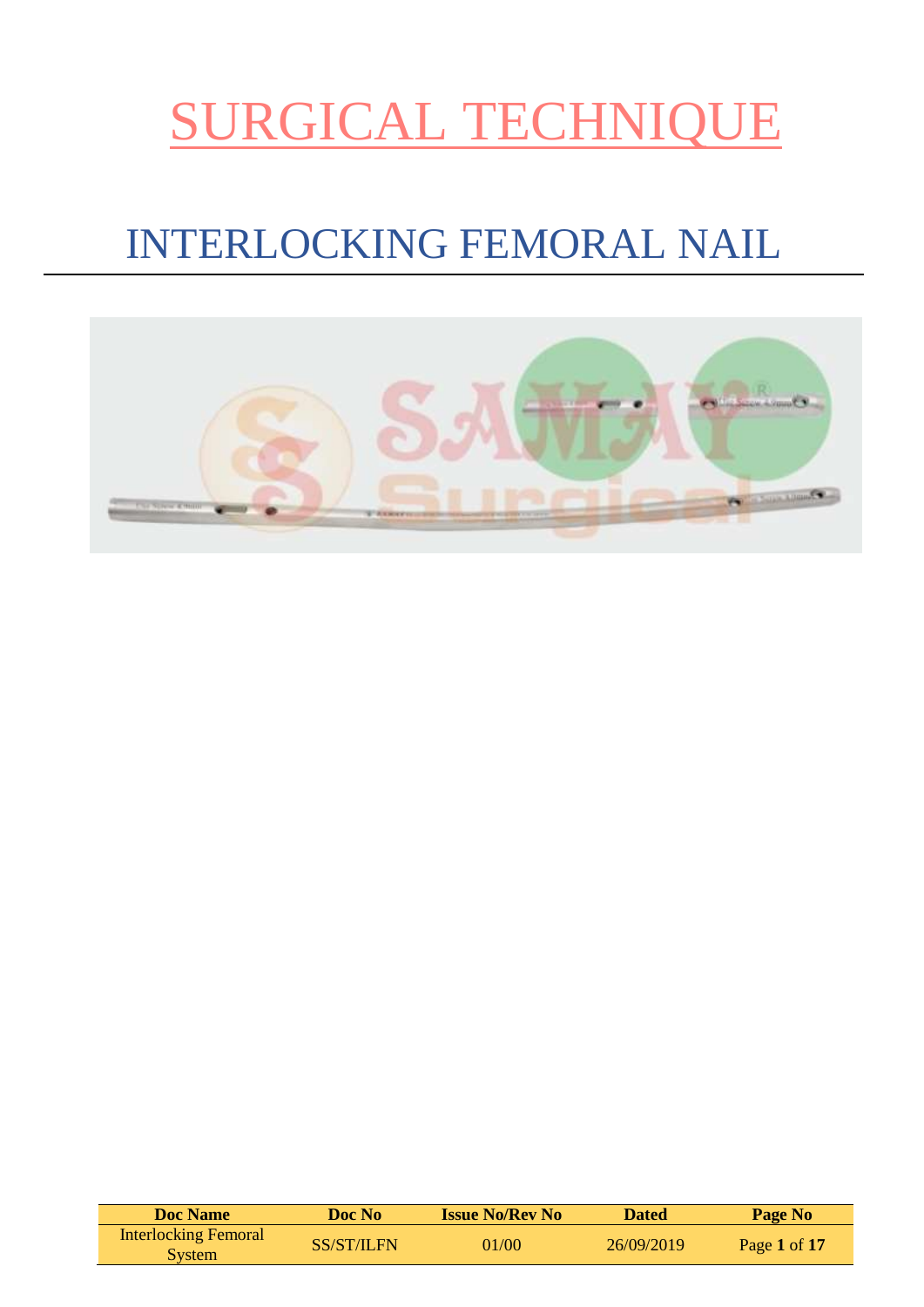## SYSTEM OVERVIEW

| <b>NAILS</b>                                                                                                                                                                                                                                                     |  |
|------------------------------------------------------------------------------------------------------------------------------------------------------------------------------------------------------------------------------------------------------------------|--|
| INTER-LOCKING FEMORAL NAIL (9.0 mm)<br>Catalogue Number:<br><b>Stainless Steel: SS 202</b><br>Titanium: TT 202<br>Available in Stainless Steel 316L and Titanium Grade 5<br>$\bullet$<br>Length: 34cm to 48cm<br>$\bullet$<br>Diameter: 9mm                      |  |
| INTER-LOCKING FEMORAL NAIL (10.0 mm)<br>Catalogue Number:<br>$\bullet$<br>Stainless Steel: SS 202<br>Titanium: TT 202<br>Available in Stainless Steel 316L and Titanium Grade 5<br>$\bullet$<br>Length: 34cm to 48cm<br>$\bullet$<br>Diameter: 10mm<br>$\bullet$ |  |
| INTER-LOCKING FEMORAL NAIL (11.0 mm)<br>Catalogue Number:<br>$\bullet$<br><b>Stainless Steel: SS 202</b><br>Titanium: TT 202<br>Available in Stainless Steel 316L and Titanium Grade 5<br>Length: 34cm to 48cm<br>$\bullet$<br>Diameter: 11mm                    |  |
| INTER-LOCKING FEMORAL NAIL (12.0 mm)<br>Catalogue Number:<br>Stainless Steel: SS 202<br>Titanium: TT 202<br>Available in Stainless Steel 316L and Titanium Grade 5<br>Length: 34cm to 48cm<br>Diameter: 12mm<br>$\bullet$                                        |  |
| <b>CAP FOR FEMUR NAIL</b><br>Catalogue Number:<br>$\bullet$<br>Stainless Steel: SS 200-003<br><b>Titanium: TT 200-003</b>                                                                                                                                        |  |

| Doc Name                                     | Doc No-           | <b>Issue No/Rev No</b> | <b>Dated</b> | Page No        |
|----------------------------------------------|-------------------|------------------------|--------------|----------------|
| <b>Interlocking Femoral</b><br><b>System</b> | <b>SS/ST/ILFN</b> | 01/00                  | 26/09/2019   | Page 2 of $17$ |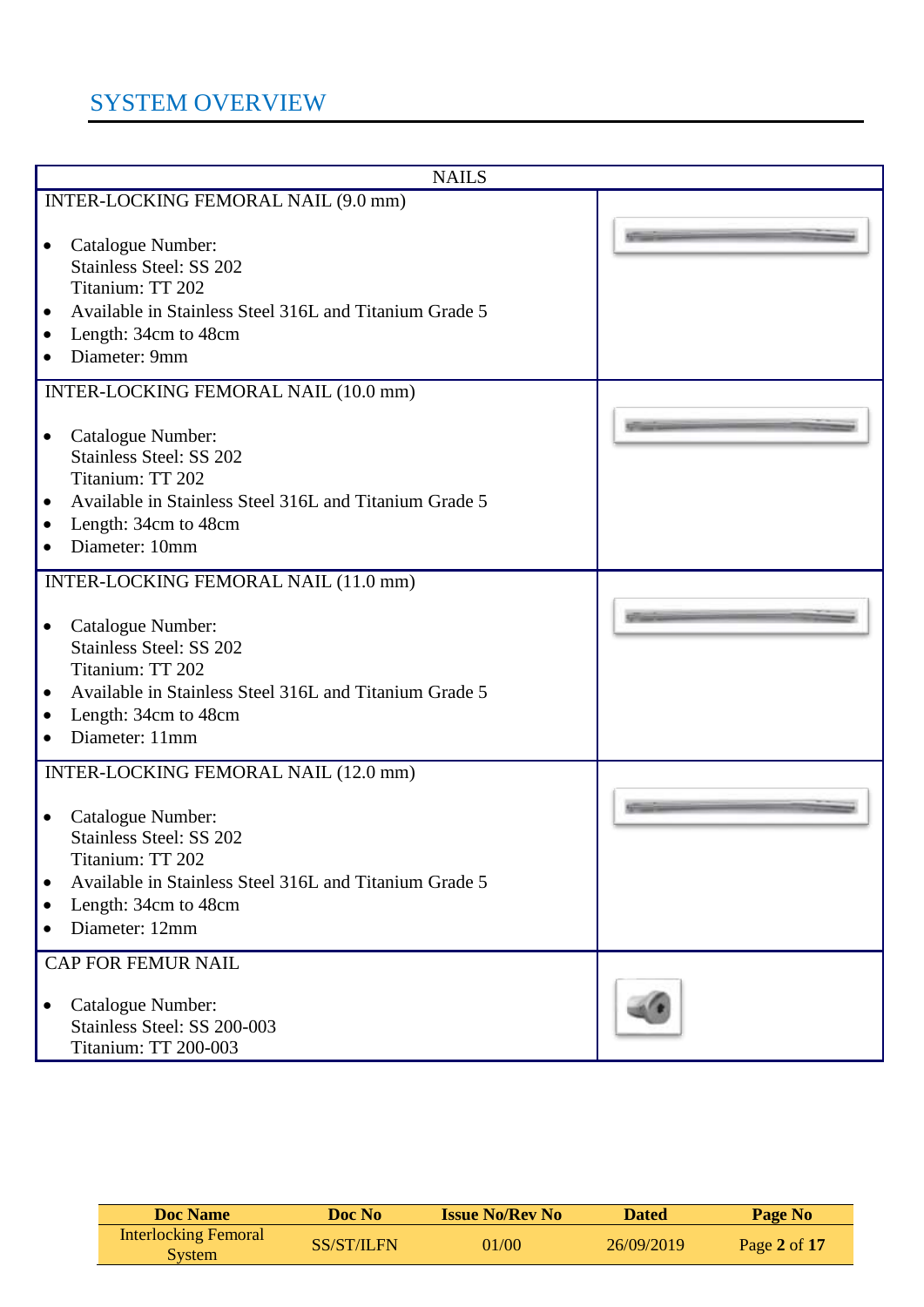|                                                                                    | 3.9 mm INTER-LOCKING SCREW                                                                                |  |
|------------------------------------------------------------------------------------|-----------------------------------------------------------------------------------------------------------|--|
| Catalogue Number:<br>Titanium: TT 213<br>$\bullet$<br>$\bullet$<br>Diameter: 3.9mm | Stainless Steel: SS 213<br>Available in Stainless Steel 316L and Titanium Grade 5<br>Length: 16mm to 50mm |  |
|                                                                                    | 4.9 mm INTER-LOCKING SCREW                                                                                |  |
| Catalogue Number:<br>Titanium: TT 214<br>٠<br>٠<br>Diameter: 4.9mm                 | Stainless Steel: SS 214<br>Available in Stainless Steel 316L and Titanium Grade 5<br>Length: 20mm to 90mm |  |
| <b>GUIDE WIRE</b>                                                                  |                                                                                                           |  |
|                                                                                    | Catalogue number-<br>Stainless Steel 316L: SS 291<br>Available in Stainless Steel 316L                    |  |
|                                                                                    | <b>INSTRUMENT SET DETAILS</b>                                                                             |  |
| <b>SIS 119</b>                                                                     | Tibia & Femur Nail Instruments Set                                                                        |  |
| SIS 119-001                                                                        | <b>Bone Awl</b>                                                                                           |  |
| SIS 119-002                                                                        | <b>Conical Bolt for Tibia Nail</b>                                                                        |  |
| SIS 119-003                                                                        | <b>Conical Bolt for Femur Nail</b>                                                                        |  |
| SIS 119-004<br>SIS 119-005                                                         | Depth Guage<br>Distal Device for Tibia Nail                                                               |  |
| SIS 119-006                                                                        | Distal Device for Femur Nail                                                                              |  |
| SIS 119-007                                                                        | <b>Distal Device Bolt</b>                                                                                 |  |
| SIS 119-008                                                                        | Drill Bit, 4.0 mm                                                                                         |  |
| SIS 119-009                                                                        | Drill Bit, 3.2 mm                                                                                         |  |
| SIS 119-010                                                                        | Drill Sleeve, 8 X 4.0 mm                                                                                  |  |
| SIS 119-011                                                                        | Drill Sleeve, 8 X 3.2 mm                                                                                  |  |
| SIS 119-012                                                                        | Guide Wire Pusher                                                                                         |  |
| SIS 119-013                                                                        | Guide Wire (Simple)                                                                                       |  |
| SIS 119-014                                                                        | Guide Wire (Bullet Tip)                                                                                   |  |
| SIS 119-015                                                                        | Hammer                                                                                                    |  |
| SIS 119-016                                                                        | Hammering Bolt                                                                                            |  |
| SIS 119-017                                                                        | <b>Impactor Extractor</b>                                                                                 |  |
| SIS 119-018                                                                        | Main Sleeve 10 X 8 mm                                                                                     |  |
| SIS 119-019                                                                        | ProgzimalZig Tibia Nail                                                                                   |  |
| SIS 119-020                                                                        | ProgzimalZig Femur Nail                                                                                   |  |
| SIS 119-021                                                                        | <b>Screw Driver</b>                                                                                       |  |
| SIS 119-022                                                                        | Spanner                                                                                                   |  |
| SIS 119-023                                                                        | <b>Tefflon Sleeve</b>                                                                                     |  |
| SIS 119-024                                                                        | <b>Tissue Protector</b>                                                                                   |  |
| SIS 119-025                                                                        | Trocar                                                                                                    |  |
| SIS 119-026                                                                        | Box - for Int. System                                                                                     |  |

| Doc Name                                     | Doc No            | <b>Issue No/Rev No</b> | <b>Dated</b> | Page No      |
|----------------------------------------------|-------------------|------------------------|--------------|--------------|
| <b>Interlocking Femoral</b><br><b>System</b> | <b>SS/ST/ILFN</b> | 01/00                  | 26/09/2019   | Page 3 of 17 |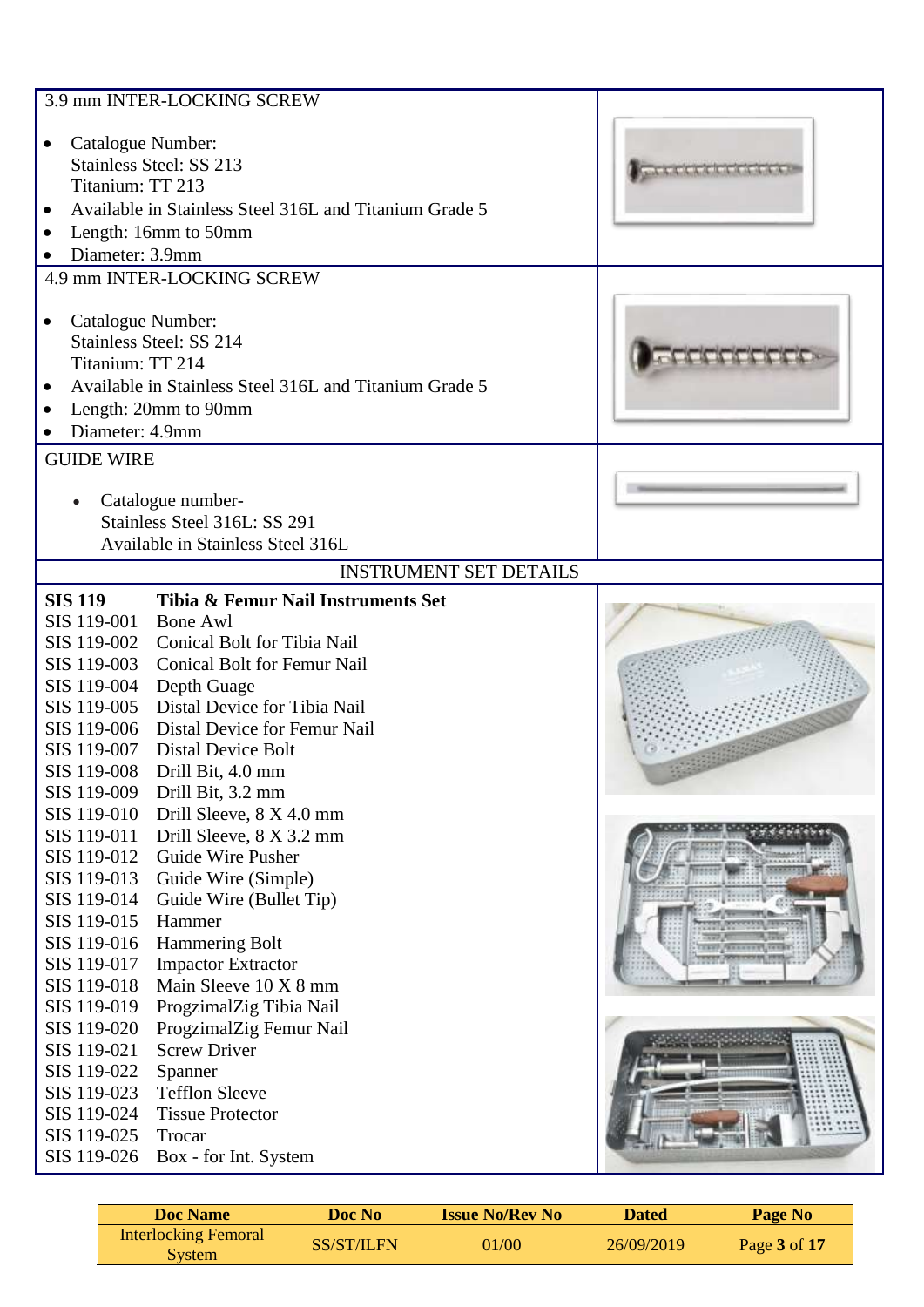| <b>Doc</b> Name                              | Doc No            | <b>Issue No/Rev No</b> | <b>Dated</b> | Page No      |
|----------------------------------------------|-------------------|------------------------|--------------|--------------|
| <b>Interlocking Femoral</b><br><b>System</b> | <b>SS/ST/ILFN</b> | 01/00                  | 26/09/2019   | Page 4 of 17 |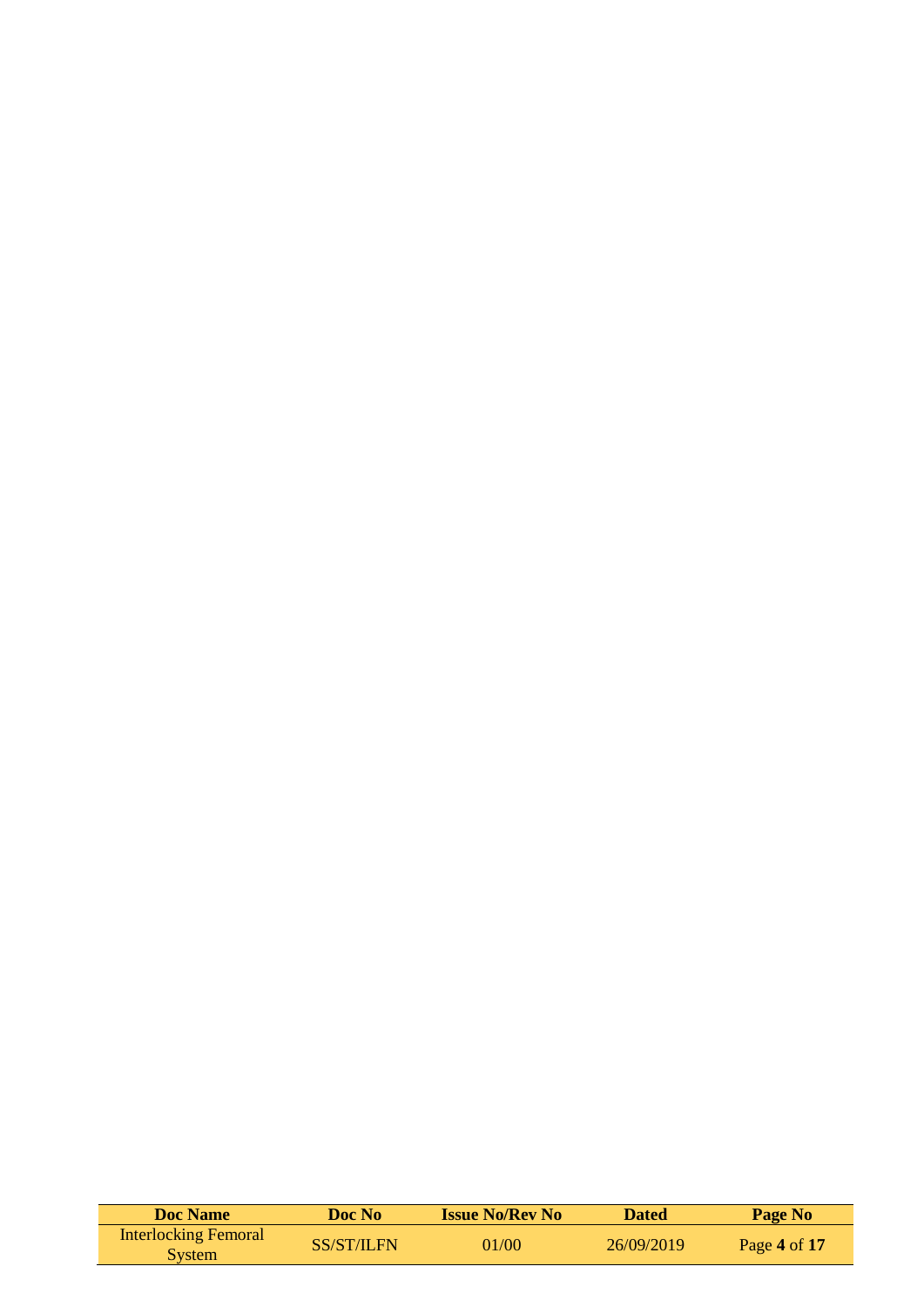## **INDICATIONS:**

The interlocking femoral nail is indicated for use in long or rotationally unstable diaphyseal fracture, Segmental fracture, comminuted fracture, fracture with bone loss and rotationally unstable proximal and distal fractures.

## **CONTRAINDICATIONS:**

- Isolated femoral neckfractures
- Supracondylar fractures
- Intertrochanteric fractures
- Pertrochanteric fractures

## **ADVERSE REACTIONS:**

- Clinical failure (i.e. pain or injury) due to bending, loosening, breakage of implant, loose fixation, dislocation and/or migration
- Pain, discomfort, and/or abnormal sensations due to the presence of the implant.
- Primary and/or secondary infections.
- Allergic reactions to implant material.
- Necrosis of bone or decrease of bone density.
- Injury to vessels, nerves and organs.
- Elevated fibrotic tissue reaction around the surgical area

### **PRECAUTIONS:**

An implant shall never be reused. Previous stresses may have created imperfections which can lead to device failure. Instruments shall be inspected for wear or damage prior to usage. Protect implant appliances against scratching and nicking. Such stress concentrations can lead to failure.

#### **Single Brand Usage:**

Implant components from one manufacture should not be used with those of another. Implants from each manufacture may have metal, dimensions and design differences so that the use in conjunction with different brands of devices may lead to inadequate fixation or adverse performances of the devices.

## **SURGICAL TECHNIQUE:**

#### **PREOPERATIVE PLANNING:**

#### 1. **Selection of nail:**

Although definitive nail length and diameter are determined intra operatively, nail selection should be part of the preoperative plan.

An approximate nail length is determined by measuring the patient from the tip of the greater trochanter to the knee joint space and subtracting 2 cm.

| Doc Name                                     | Doc No            | <b>Issue No/Rev No</b> | <b>Dated</b> | Page No      |
|----------------------------------------------|-------------------|------------------------|--------------|--------------|
| <b>Interlocking Femoral</b><br><b>System</b> | <b>SS/ST/ILFN</b> | 01/00                  | 26/09/2019   | Page 5 of 17 |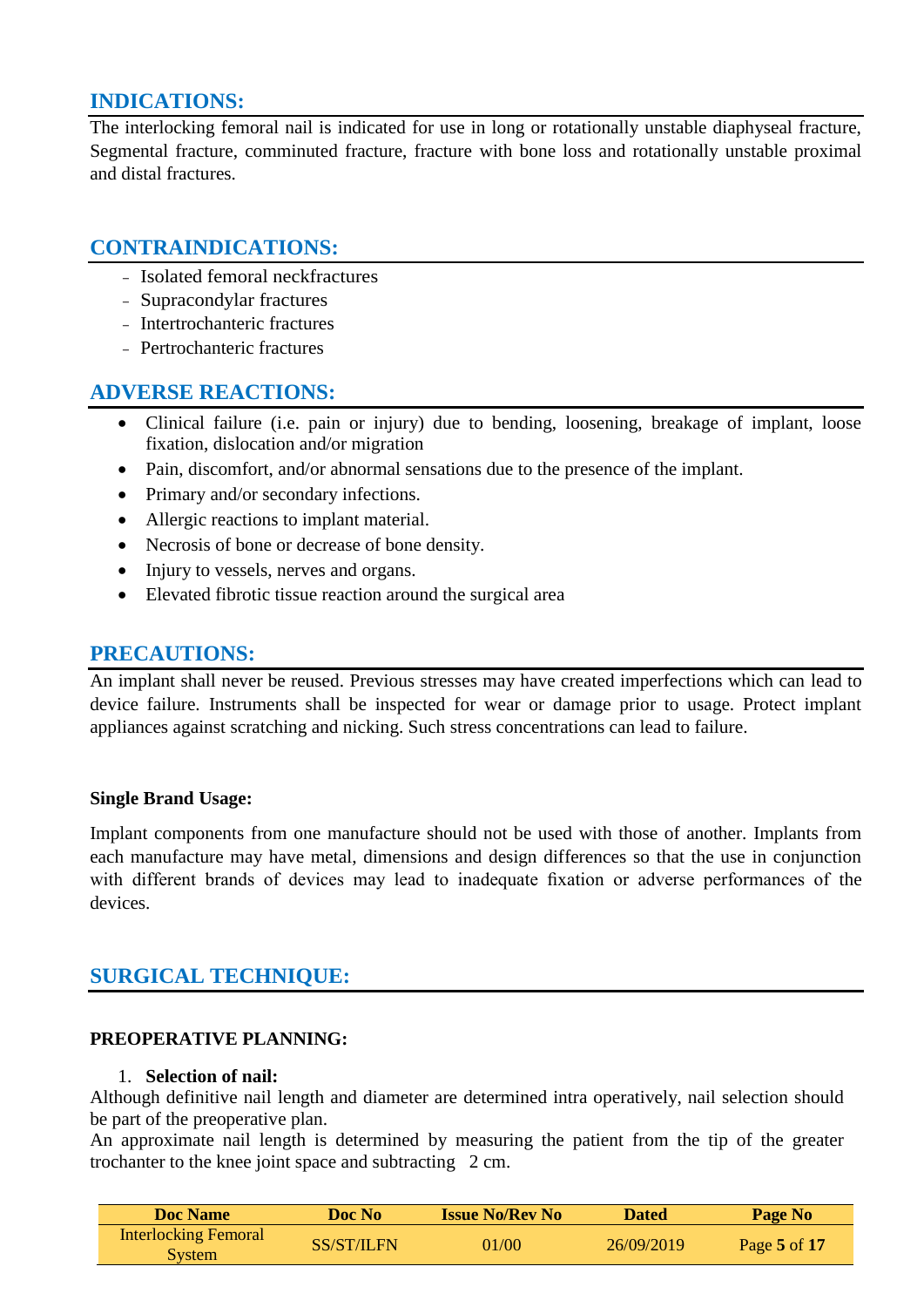An approximate nail diameter is determined by measuring the isthmus of the affected medullary canal from an X-ray. If the isthmus is obliterated by the fracture pattern, a measurement is made from the contralateral side.

The Radiographic Ruler, available separately may also be used to determine approximate nail size. The ruler depicts the nails 15 % larger than actual size, to compensate for the magnification which occurs when taking an X-ray at the standard tube-to-film distance of one meter. Placing the ruler directly over the preoperative X-ray of the uninjured leg provides an estimation of nail length and diameter.

Based on these measurements, a minimum of three diameters of nails in three lengths should be available for surgery.

#### **2. Patient positioning:**

Position the patient supine on a fracture or radiolucent operating table. Place the contralateral leg on a leg support, and orient it intraoperatively. Position the C-arm of the image intensifier in such a way that true AP and lateral views of the proximal femur are possible, and check it preoperatively. To ensure unimpeded access to the medullary cavity, abduct the upper body approximately  $10-15^{\circ}$  to the contralateral side (or abduct the affected leg by 10–15°). When selecting the nail size, consider canal diameter, fracture pattern, patient anatomy and post-operative protocol.



#### **3. Fracture reduction on the fracture table**

If possible, carry out a closed preoperative reduction of the fracture under image intensifier control. Exact reduction and secure fixation of the patient to the operating table are essential for easy handling and a good surgical result.

#### **4. Determine nail length:**

Measure with the measuring device under image intensification. Position the image intensifier for an AP view of the proximal femur (position 1). Use long forceps to hold the Measuring Device alongside the lateral aspect of the thigh parallel to and at the same level as the femur.

Adjust the C-arm of the image intensifier so that the beam is centred between the femur and the measuring device; this will prevent magnification errors. Adjust the measuring device until its proximal end is level with the tip of the greater trochanter.

Mark the skin at the top of the measuring device.

Move the image intensifier to the distal femur end (position 2), replace the proximal end of the measuring device at the skin mark and take an AP image of the distal femur. Verify the fracture reduction.



| <b>Doc</b> Name                       | Doc No            | <b>Issue No/Rev No</b> | <b>Dated</b> | Page No        |
|---------------------------------------|-------------------|------------------------|--------------|----------------|
| <b>Interlocking Femoral</b><br>System | <b>SS/ST/ILFN</b> | 01/00                  | 26/09/2019   | Page 6 of $17$ |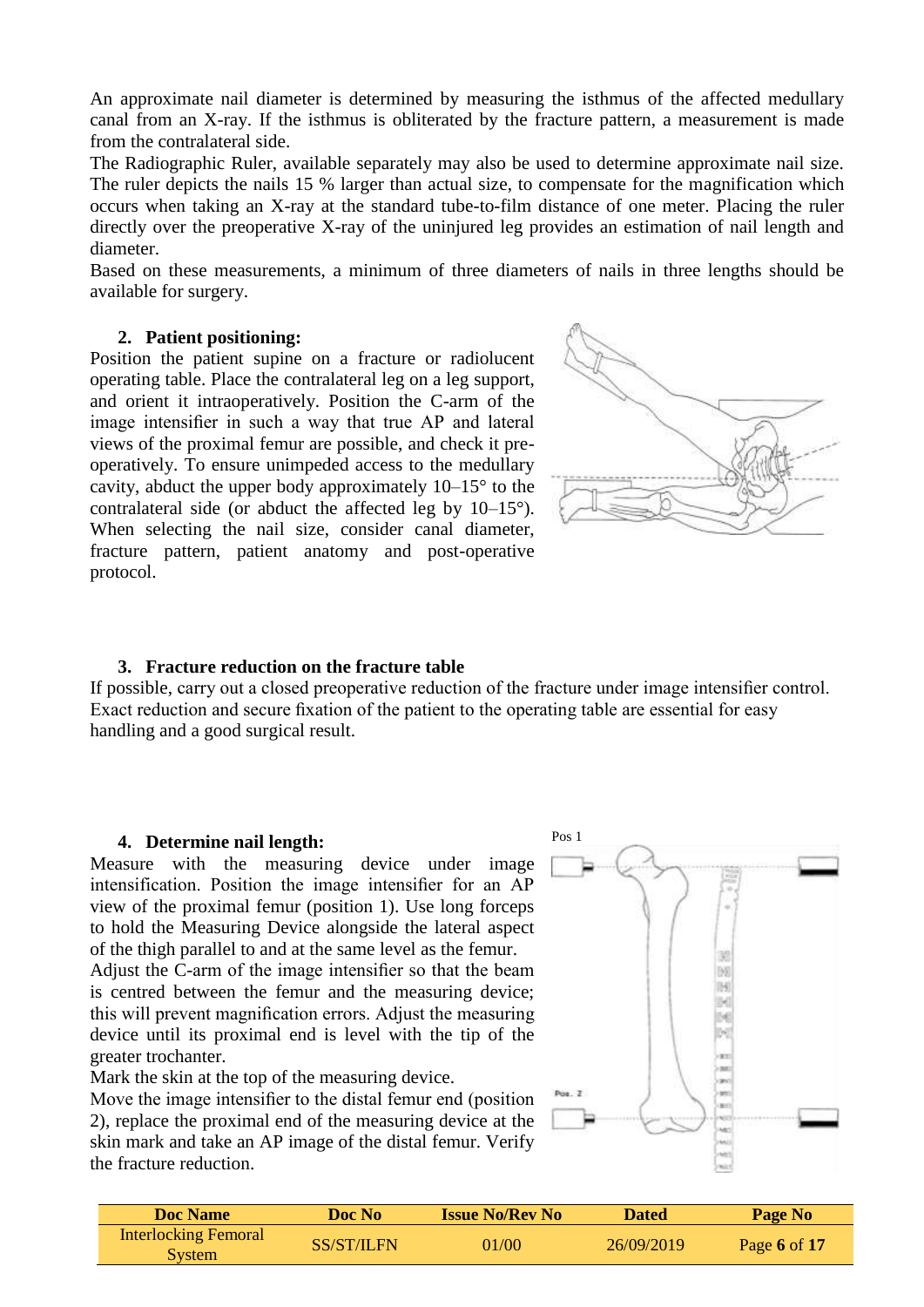Read the nail length directly from the image of the measuring device, selecting the measurement at or just proximal to the epiphyseal scar, or at the chosen insertion depth.

#### **5. Determine nail diameter**

Determine the distal nail diameter by placing the AO/ASIF planning template on an AP image over the isthmus

#### **OPENING OF THE MEDULLARY CANAL**

#### **1. Incision of the skin**

Extending the femoral shaft axis about 70mm proximal to the tip of the trochanter, a longitudinal incision of about 40mm is made. The fascia is split longitudinally in the direction of the tip of the trochanter, so that the greater trochanter can be palpated with the fingertip**.**

#### **2. Entry point of the nail**

The entry point of the intramedullary nail lies transversely in the extension of the axis of the medullary canal, directly lateral to the tip of the greater trochanter

#### **3. Insertion of the guide rod**

Under image intensification, insert the 2.5mm Guide wire into the canal, across the fracture site, and into the distal metaphysis. The Chuck with T-Handle may be used to facilitate insertion.

| <b>Doc</b> Name                              | Doc No            | <b>Issue No/Rev No</b> | <b>Dated</b> | Page No      |
|----------------------------------------------|-------------------|------------------------|--------------|--------------|
| <b>Interlocking Femoral</b><br><b>System</b> | <b>SS/ST/ILFN</b> | 01/00                  | 26/09/2019   | Page 7 of 17 |



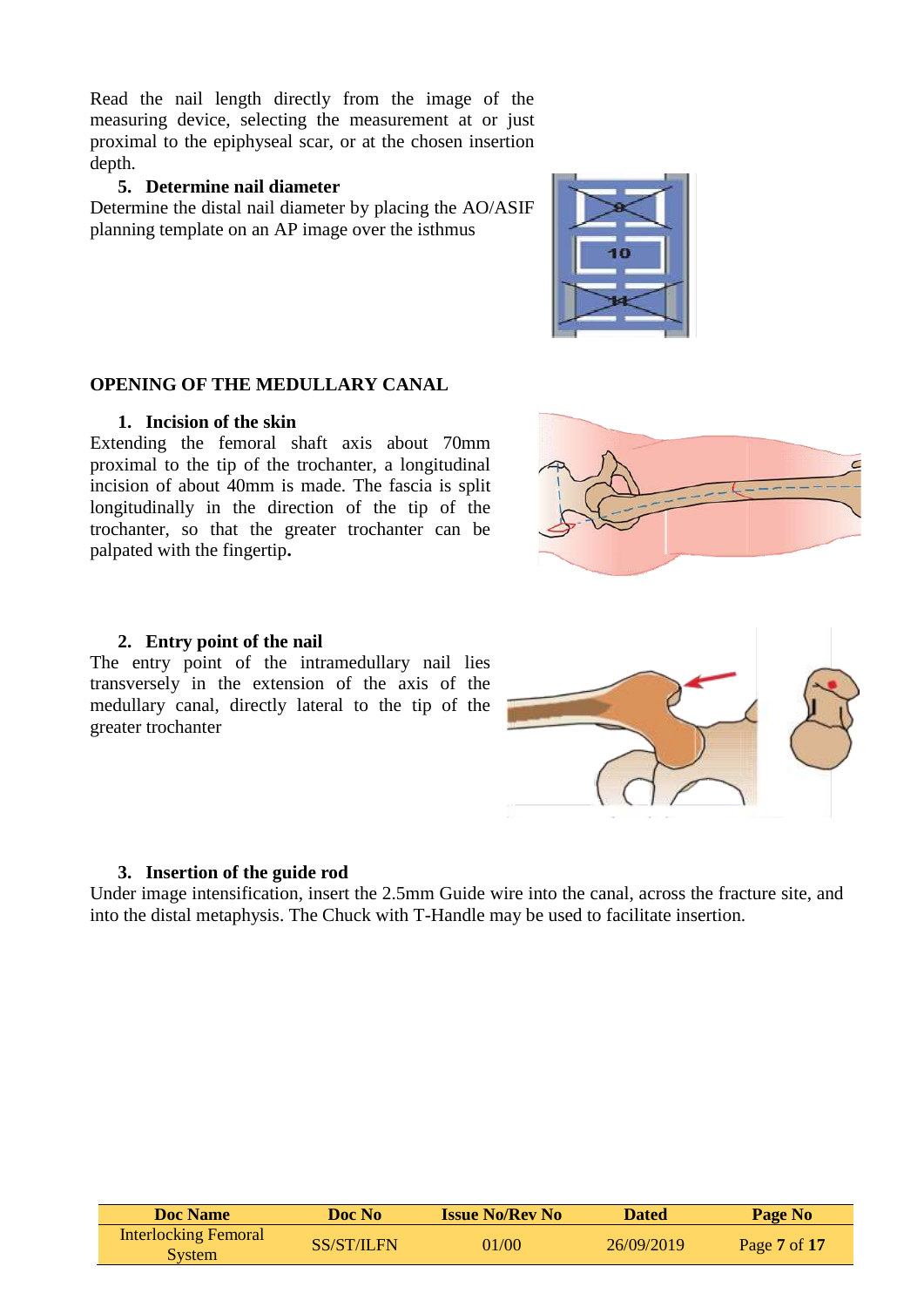#### **4. Reaming the Medullary Canal**

Use the Fixed Cannulated Reamer or Flexible Shaft with the front-cutting 8mm Reamer Head to begin reaming.

To protect the soft tissue, place the Tissue Protector medial to the Reamer shaft.

Reaming progresses in 1mm in case of fixed reamer and 0.5mm increments using the flexible interchangeable Medullary Reamer Heads.

The diameter of the nail to be used will match the diameter of the last reamer used. Over reaming the medullary canal by 0.5 mm–1.0 mm facilitates nail insertion but is not absolutely necessary.



#### **5. Measuring for the Nail**

Determine the appropriate nail length by subtracting the exposed length of the Guide Wire from its overall length of 92cm. Confirm the diameter of the selected nail with the Measuring Gauge

#### **PROXIMAL JIG ASSEMBLY**

- 1. Slide the femoral nail over the 2.5 mm Guide Wire. Manually insert the nail into the medullary canal as far as possible.
- 2. Put the proximal jig on femoral nail, match the slot and Screw the nail holding bolt into the proximal end of the nail. The proximal jig should be oriented laterally.
- 3. Using the proximal jig handle to control nail rotation, tighten the nail holding bolt with the socket wrench with T handle.
- 4. Fix the impactor head on nail holding bolt and screw it onto the end of the bolt.



| Doc Name                                     | Doc No     | <b>Issue No/Rev No</b> | Dated      | Page No      |
|----------------------------------------------|------------|------------------------|------------|--------------|
| <b>Interlocking Femoral</b><br><b>System</b> | SS/ST/ILFN | 01/00                  | 26/09/2019 | Page 8 of 17 |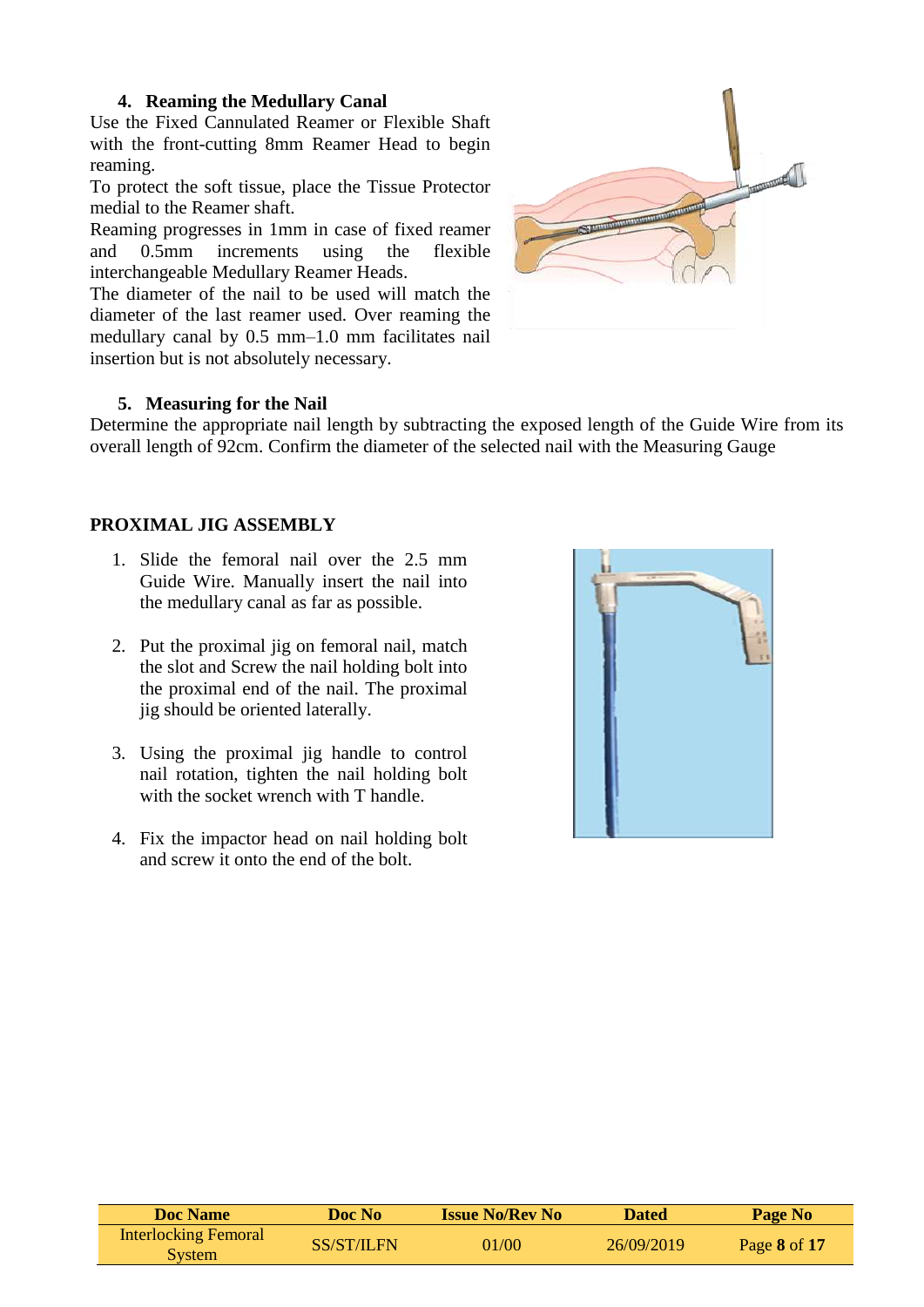#### **1. Inserting the Nail:**

With controlled blows of the hammer, insert the nail into the canal. Image intensification should be used to monitor the passage of the nail across the fracture. Control rotation of the nail using the Jig Handle.

The nail should advance in the medullary canal with each blow of the hammer. If resistance is encountered, remove the nail and ream the canal to an additional 0.5mm to 1 mm.

When the nail is fully seated, remove the Impactor head and guide wire. If the nail needs to be locked, the Proximal jig assembly shall remain on the nail



#### **2. Confirmation of the final position of the intramedullary nail for femur**

The final position of the intramedullary nail must be checked in both planes with the image intensifier. In particular, the correct rotation of the extremity must be checked at this time.

| <b>Doc</b> Name                       | Doc No-           | <b>Issue No/Rev No</b> | <b>Dated</b> | Page No      |
|---------------------------------------|-------------------|------------------------|--------------|--------------|
| <b>Interlocking Femoral</b><br>System | <b>SS/ST/ILFN</b> | 01/00                  | 26/09/2019   | Page 9 of 17 |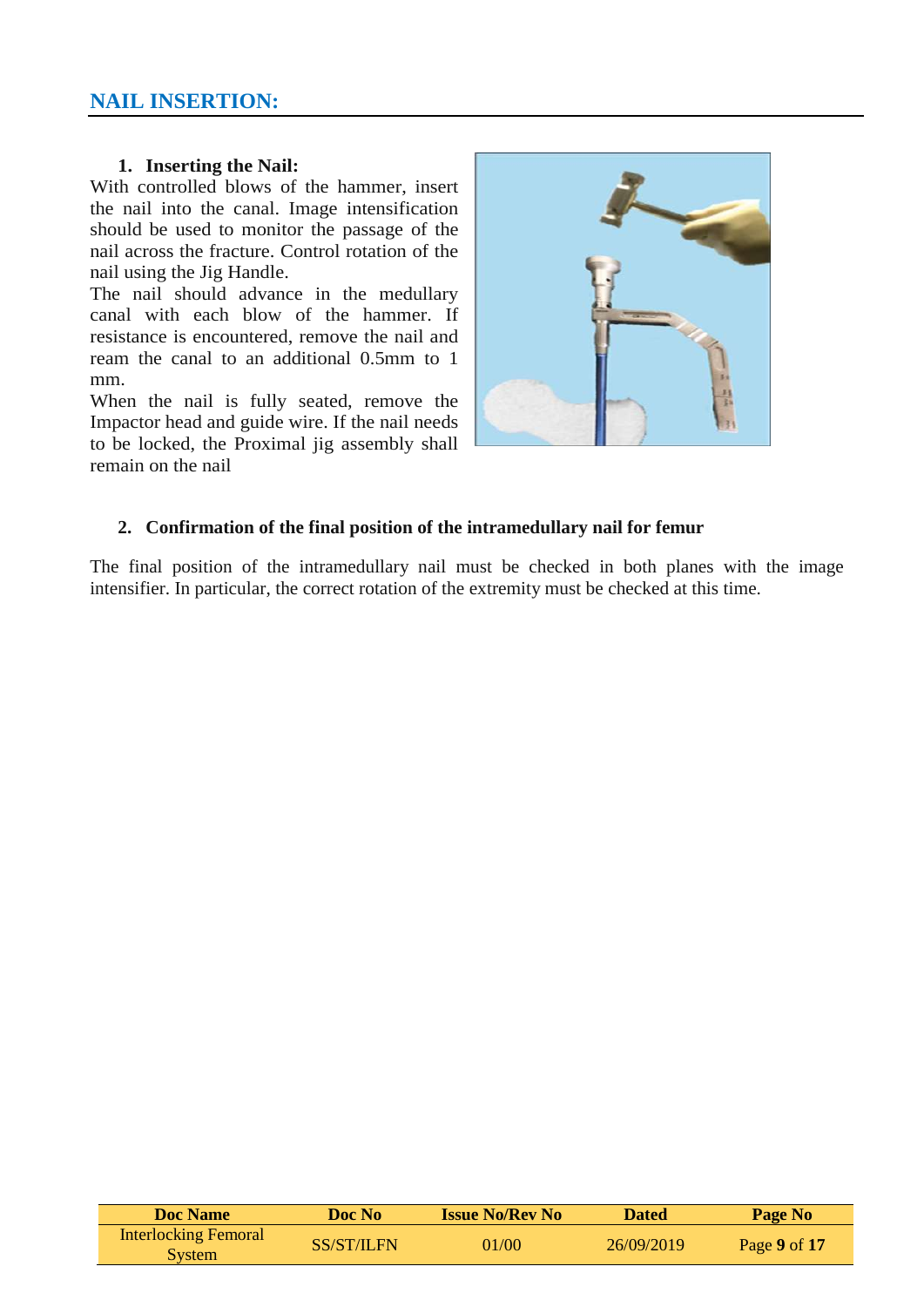## **DISTAL LOCKING**

Use the image intensifier for AP and axial control.

Under image intensification, place a scalpel or Steinman pin on the skin with the tip of the blade or point of pin over the center of the hole to determine the stab incision point and make a stab incision. Insert the 4 mm x10"Drill Bit into the stab incision point. Under image intensification, place the tip of the drill bit oblique to the X-ray beam, into the stab incision and onto the femur, until the tip of the drill bit is centered in the locking hole.

Tilt the beam until the drill bit is in line with the X- ray beam and appears in the center of the hole. The drill bit will nearly fill in the locking hole. Hold the drill firmly in this position and drill through both cortices. Use image intensification to keep the drill bit centered.

Measure the hole with the Long Depth Gauge 4.9mm for Interlocking screws. Add 2 mm to this reading to ensure that the interlocking screw will engage the far cortex.

Insert the Interlocking screw and tighten with the long hexagonal screwdriver 4.9mm.



## **PROXIMAL LOCKING:**

Decide the first hole to be locked and based on selection of holes DC or Static, Insert the Protection Sleeve, with Trocar inserted, through the appropriate drill hole in the Proximal Jig. The Jig shows marking of DC or ST holes .Make a stab incision through the skin at the point where the trocar touches the skin. Pass the protection sleeve with trocar through the incision and onto the bone.

Remove the trocar. The protection sleeve remains in place until the Interlocking screw is completely inserted. Insert the 4 mm Drill Sleeve through the protection

sleeve and Drill through both cortices using the 4 mm Drill Bit.

Remove the drill sleeve. Using the long Depth Gauge for 4.9mm, measure for the proper length 4.9 mm Interlocking screw. Add 2 mm to the measurement to ensure engagement of the far cortex.

Insert the Interlocking screw through the Protection Sleeve. If an additional proximal Interlocking screw is to be placed, repeat steps.

Remove the remaining proximal jig instruments



| Doc Name                                     | Doc No     | <b>Issue No/Rev No</b> | <b>Dated</b> | Page No       |
|----------------------------------------------|------------|------------------------|--------------|---------------|
| <b>Interlocking Femoral</b><br><b>System</b> | SS/ST/ILFN | 01/00                  | 26/09/2019   | Page 10 of 17 |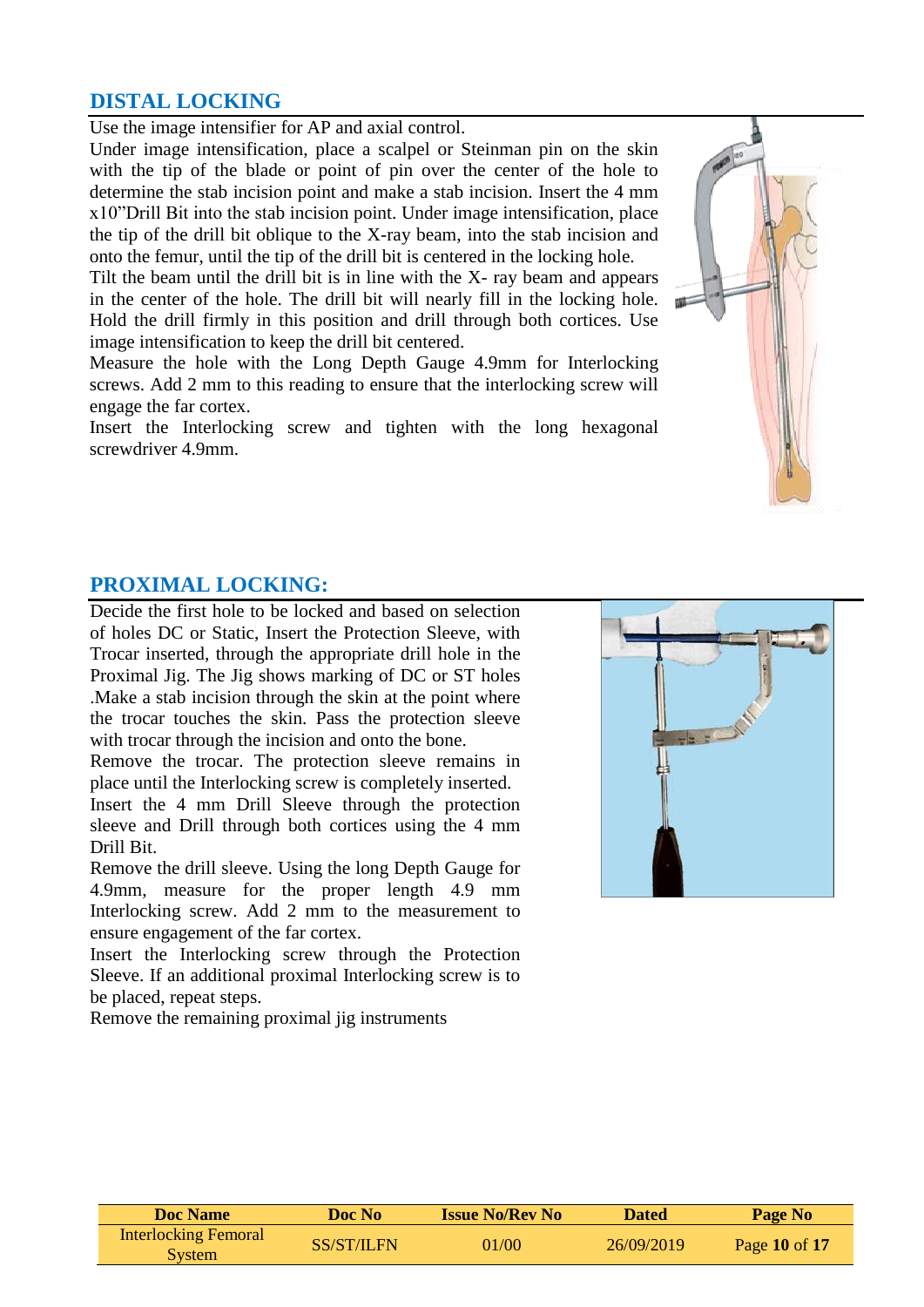## **REMOVING THE NAIL**

The Interlocking Femoral Nails' threaded proximal ends greatly simplify removal. The thread provides a secure connection with the nail holding bolt for smooth and accurate transmission of forces during nail extraction.

Selection of the appropriate nail holding bolt is critical to avoid complications or damage to the nail during extraction. The InterlockingFemoral Nail uses one nail holding bolt for all nail diameters, simplifying removal.

Interlocking screws must be removed prior to nail extraction. Make a short incision over the heads of the Interlocking screw. Use a curette and sharp hook to remove tissue in growth in the hex recess. Using the Long Hexagonal Screwdriver 4.9mm, insert the screwdriver into the hexagonal recess of the Interlocking screw and Remove the Interlocking screws.

**Note:** The final decision of removing the Nail shall be taken by the operating surgeon only. It is recommended that the implant used as an aid for healing should be removed once its service is over after proper consultation and examination by the operating surgeon in final follow up, particularly in younger and and more active patient.

| Doc Name                              | Doc No            | <b>Issue No/Rev No</b> | <b>Dated</b> | Page No       |
|---------------------------------------|-------------------|------------------------|--------------|---------------|
| <b>Interlocking Femoral</b><br>System | <b>SS/ST/ILFN</b> | 01/00                  | 26/09/2019   | Page 11 of 17 |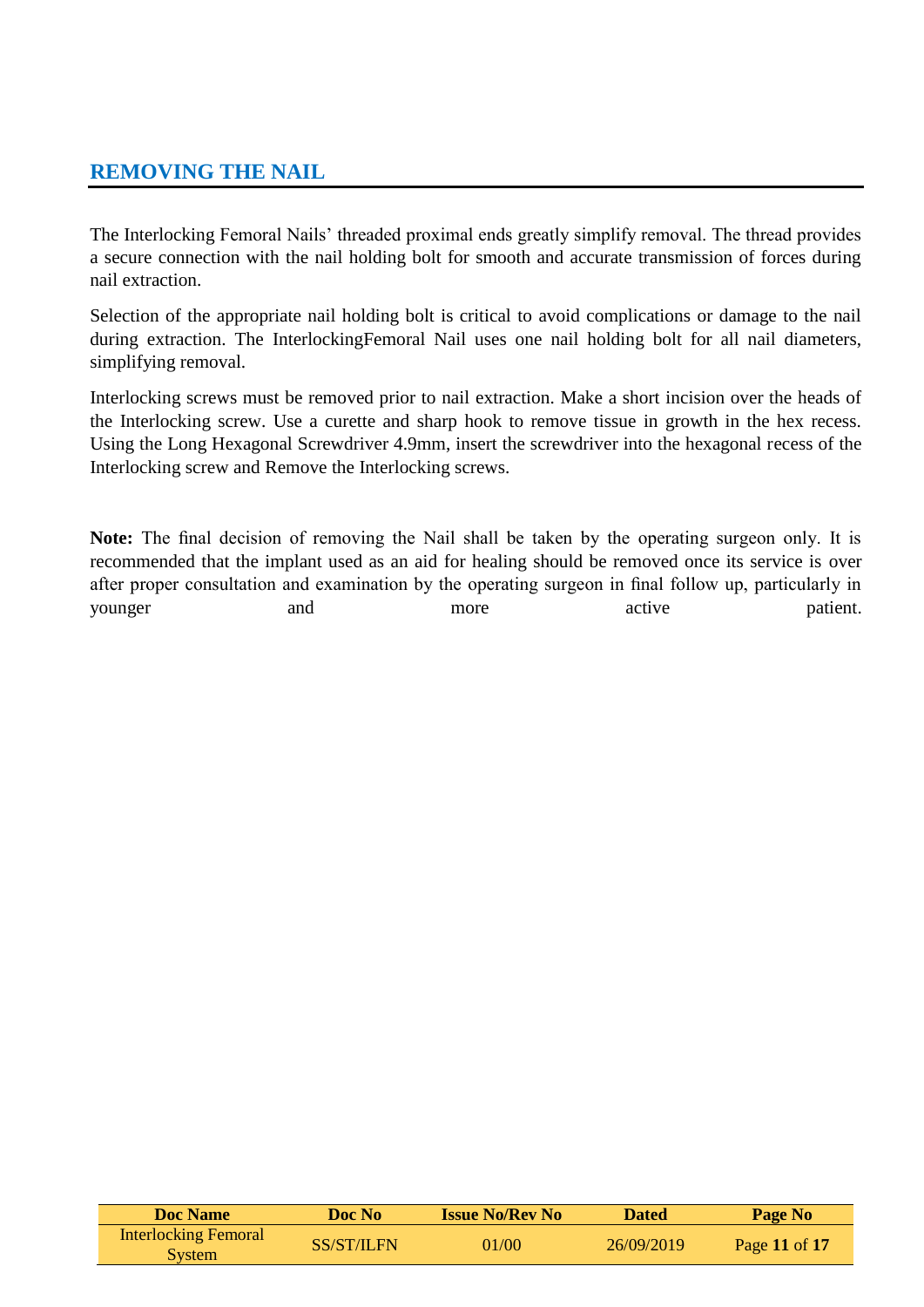## **CAUTION:**

#### **Used Implants:**

Used implants which appear un-damaged may have internal and/or external defects. It is possible that individual stress analysis of each part fail to reveal the accumulated stress on the metals as a result of use within the body. This may lead ultimately to implant failure after certain point of time due to metal fatigue. Therefore reuses of implants are strictly not recommended.

#### **Disposal of Used Implants:**

Every used or removed implant must be discarded after use and must never be re- used. It should be bent or scratched & then disposed of properly so that it becomes unfit for reuse. While disposing it off, it should be ensured that the discarded implant does not pose any threat to children, stray animals and environment. Dispose of the implants as per applicable medical practices and local, state and country specific regulatory requirement of Bio Medical Waste rules.

#### **Packaging Material Disposal:**

The packaging material of this device is made of LDPE and therefore if swallowed, may cause choking Hazards. Therefore, it should be disposed of in such ways that keep out of reach of children and stray animals.

## **MRI Safety Information:**

Samay Surgical implants are manufactured from Titanium Gr.5 and S316L material for Nails. Titanium Gr.5 and SS316L material and are non-magnetic material, hence it do not pose any safety risk.

Patients should be directed to seek a medical opinion before entering potentially adverse environments that could affect the performance of the implants, such as electromagnetic or magnetic field or including a magnetic resonance environment.

Doctor shall conduct a Risk Benefit Analysis before directing the patient to enter electromagnetic or magnetic fields or including a magnetic resonance environment.

Samay Surgical implants has not been evaluated for safety and compatibility in the MR environment but on the basis of literature study below mentioned points can be taken care during MRI

The minimum recommended time after the implantation that allows patients to safely undergo MRI examination or allowing the patient or an individual to enter the MRI environment is 6 (six) weeks.

The maximum recommended time limit for MRI examination in patients implanted with the evaluated device is 30 min with a scanner operating at 1.5T (Tesla) or less.

| Doc Name                                     | Doc No            | <b>Issue No/Rev No</b> | <b>Dated</b> | Page No       |
|----------------------------------------------|-------------------|------------------------|--------------|---------------|
| <b>Interlocking Femoral</b><br><b>System</b> | <b>SS/ST/ILFN</b> | 01/00                  | 26/09/2019   | Page 12 of 17 |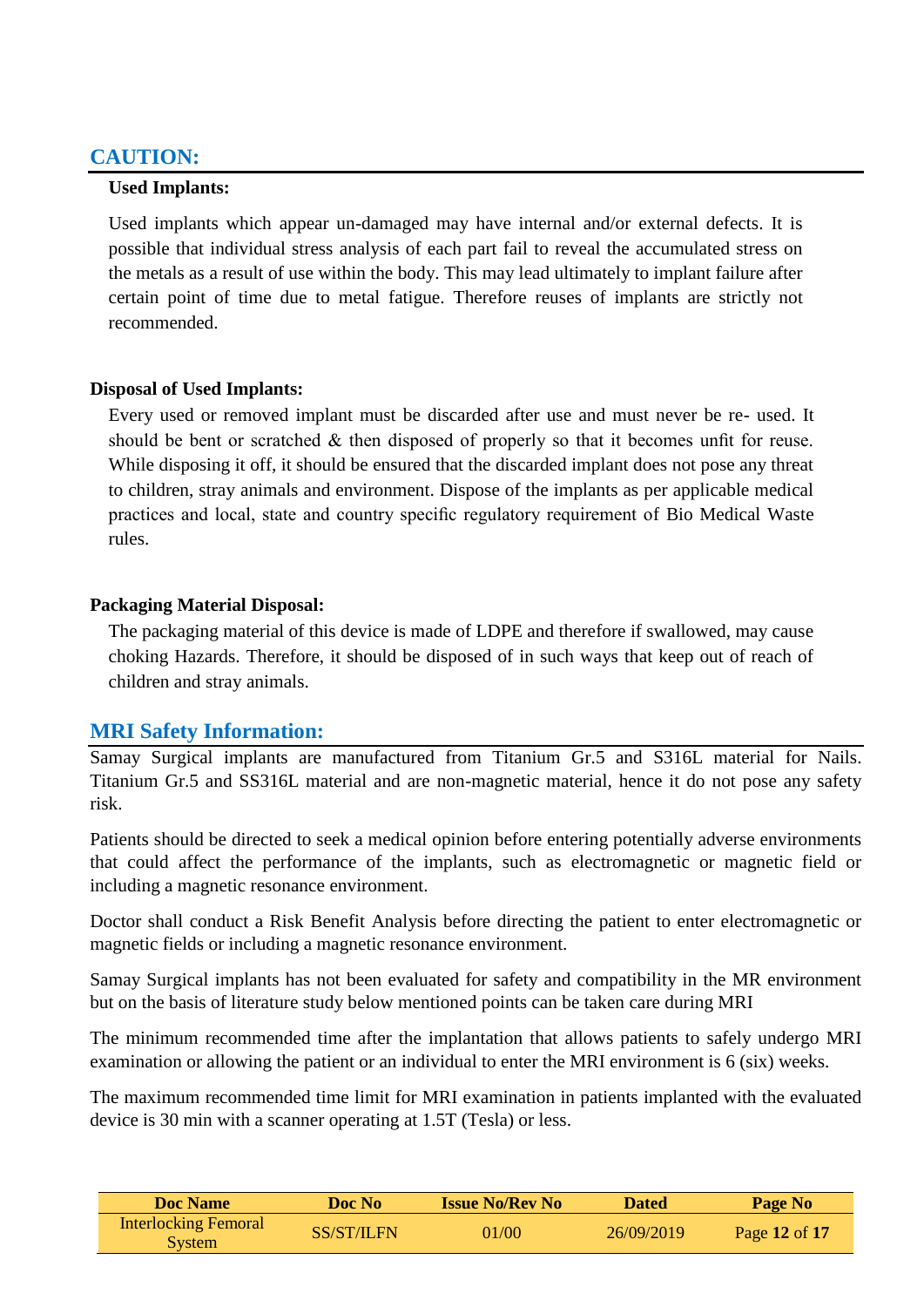| <b>Doc Name</b>                              | Doc No            | <b>Issue No/Rev No</b> | <b>Dated</b> | Page No       |
|----------------------------------------------|-------------------|------------------------|--------------|---------------|
| <b>Interlocking Femoral</b><br><b>System</b> | <b>SS/ST/ILFN</b> | 01/00                  | 26/09/2019   | Page 13 of 17 |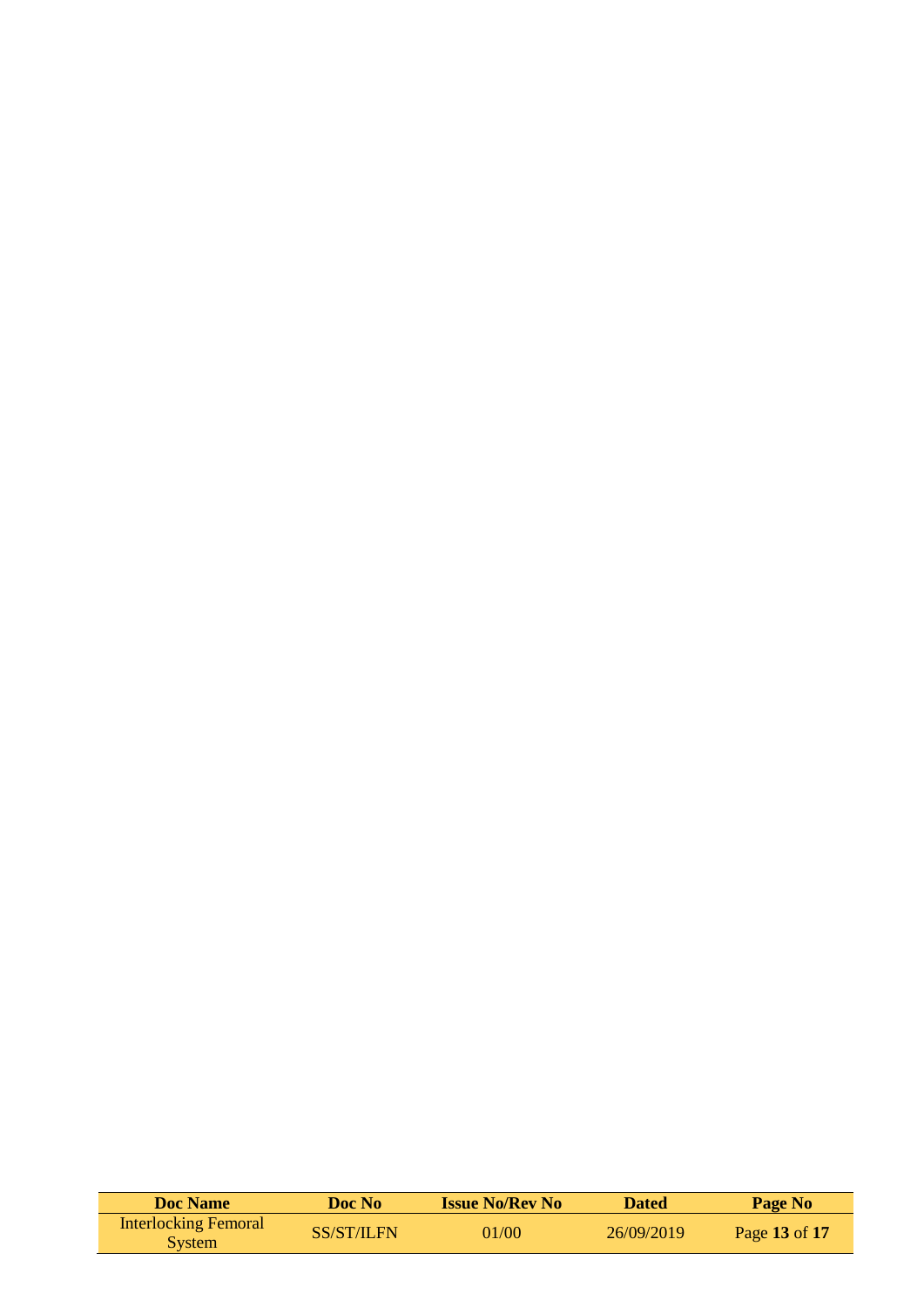

## **Inter-Locking Femoral Nail**

Note : Define Code for S.S. 316L/SS 202, Titanium/TT 202, S.S. 316LVM/LM 202 Screw Places: 4.9mm/3.9mm

| Code No.<br>S.S. 316L | Code No.<br>S.S. 316L | Code No.<br><b>S.S. 316L</b> | Code No.<br>S.S. 316L | Length |
|-----------------------|-----------------------|------------------------------|-----------------------|--------|
| Dia.<br>(9.0mm)       | Dia.<br>(10.0mm)      | Dia.<br>(11.0mm)             | Dia.<br>(12.0mm)      |        |
| SS 202-034            | SS 202-134            | SS 202-234                   | 55 202-334            | 34cm   |
| SS 202-036            | \$\$ 202-136          | SS 202-236                   | SS 202-336            | 36cm   |
| SS 202-038            | SS 202-138            | SS 202-238                   | SS 202-338            | 38cm   |
| SS 202-040            | SS 202-140            | SS 202-240                   | SS 202-340            | 40cm   |
| SS 202-042            | SS 202-142            | SS 202-242                   | SS 202-342            | 42cm   |
| SS 202-044            | SS 202-144            | SS 202-244                   | SS 202-344            | 44cm   |



#### **Inter-Locking Femoral Nail (New Design)**

Note: Define Code for S.S. 316L/SS 202, Titanium/TT 202, S.S. 316LVM/LM 202 Screw Places: 4.9mm

| Code No.<br><b>S.S. 316L</b> | Code No.<br>S.S. 316L | Code No.<br><b>S.S. 316L</b> | Code No.<br>S.S. 316L | Length |
|------------------------------|-----------------------|------------------------------|-----------------------|--------|
| Dia.<br>(9.0mm)              | Dia.<br>(10.0mm)      | Dia.<br>(11.0mm)             | Dia.<br>(12.0mm)      |        |
| SS 202-034                   | SS 202-134            | SS 202-234                   | SS 202-334            | 34cm   |
| SS 202-036                   | SS 202-136            | SS 202-236                   | SS 202-336            | 36cm   |
| SS 202-038                   | SS 202-138            | SS 202-238                   | SS 202-338            | 38cm   |
| SS 202-040                   | SS 202-140            | SS 202-240                   | SS 202-340            | 40cm   |
| SS 202-042                   | SS 202-142            | SS 202-242                   | \$\$ 202-342          | 42cm   |
| SS 202-044                   | SS 202-144            | SS 202-244                   | SS 202-344            | 44cm   |

| <b>Doc Name</b>                              | Doc No            | <b>Issue No/Rev No</b> | <b>Dated</b> | Page No       |  |
|----------------------------------------------|-------------------|------------------------|--------------|---------------|--|
| <b>Interlocking Femoral</b><br><b>System</b> | <b>SS/ST/ILFN</b> | 01/00                  | 26/09/2019   | Page 14 of 17 |  |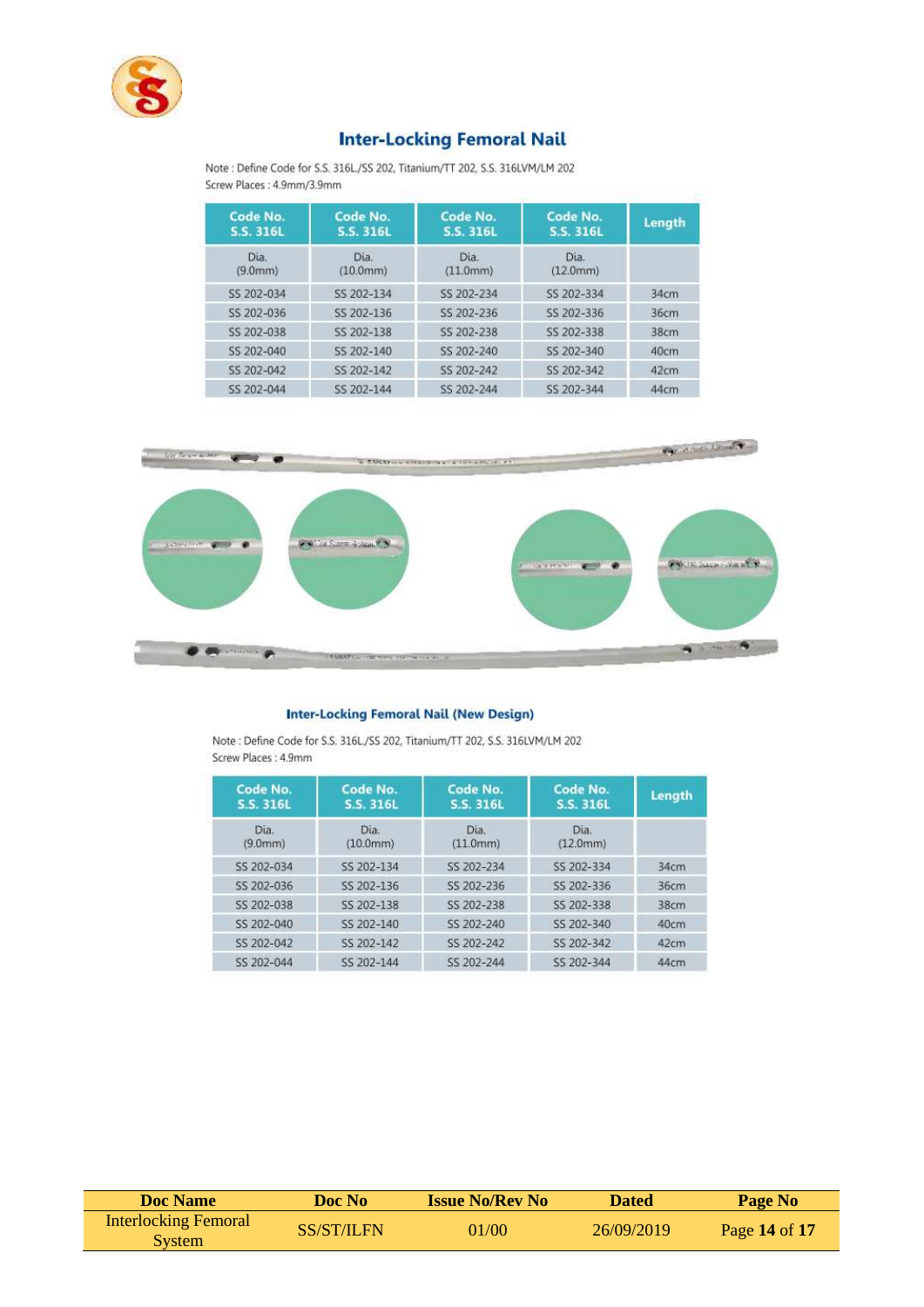



## 4.9mm Inter-Locking Screw

| Code No.<br><b>S.S. 316L</b> | Code No.<br><b>Titanium</b> | Length           |
|------------------------------|-----------------------------|------------------|
| SS 214-020                   | TT 214-020                  | 20 <sub>mm</sub> |
| SS 214-022                   | TT 214-022                  | 22mm             |
| SS 214-024                   | TT 214-024                  | $24$ mm          |
| SS 214-026                   | TT 214-026                  | 26mm             |
| SS 214-028                   | TT 214-028                  | 28mm             |
| SS 214-030                   | TT 214-030                  | 30mm             |
| SS 214-032                   | TT 214-032                  | 32mm             |
| SS 214-034                   | TT 214-034                  | 34mm             |
| SS 214-036                   | TT 214-036                  | 36mm             |
| SS 214-038                   | TT 214-038                  | 38 <sub>mm</sub> |
| SS 214-040                   | TT 214-040                  | 40mm             |
| SS 214-042                   | TT 214-042                  | 42mm             |
| SS 214-044                   | TT 214-044                  | 44mm             |
| SS 214-046                   | TT 214-046                  | 46mm             |
| SS 214-048                   | TT 214-048                  | 48mm             |
| SS 214-050                   | TT 214-050                  | 50mm             |
| SS 214-052                   | TT 214-052                  | 52mm             |
| SS 214-054                   | TT 214-054                  | 54mm             |
| SS 214-056                   | TT 214-056                  | 56mm             |
| SS 214-058                   | TT 214-058                  | 58mm             |
| SS 214-060                   | TT 214-060                  | 60mm             |
| SS 214-062                   | TT 214-062                  | 62mm             |
| SS 214-064                   | TT 214-064                  | 64mm             |
| SS 214-066                   | TT 214-066                  | <b>66mm</b>      |
| SS 214-068                   | TT 214-068                  | 68mm             |
| SS 214-070                   | TT 214-070                  | 70mm             |
| SS 214-075                   | TT 214-075                  | 75 <sub>mm</sub> |
| SS 214-080                   | TT 214-080                  | 80mm             |

| <b>Doc</b> Name                         | Doc No            | <b>Issue No/Rev No</b> | <b>Dated</b> | Page No       |
|-----------------------------------------|-------------------|------------------------|--------------|---------------|
| <b>Interlocking Femoral</b><br>System i | <b>SS/ST/ILFN</b> | 01/00                  | 26/09/2019   | Page 15 of 17 |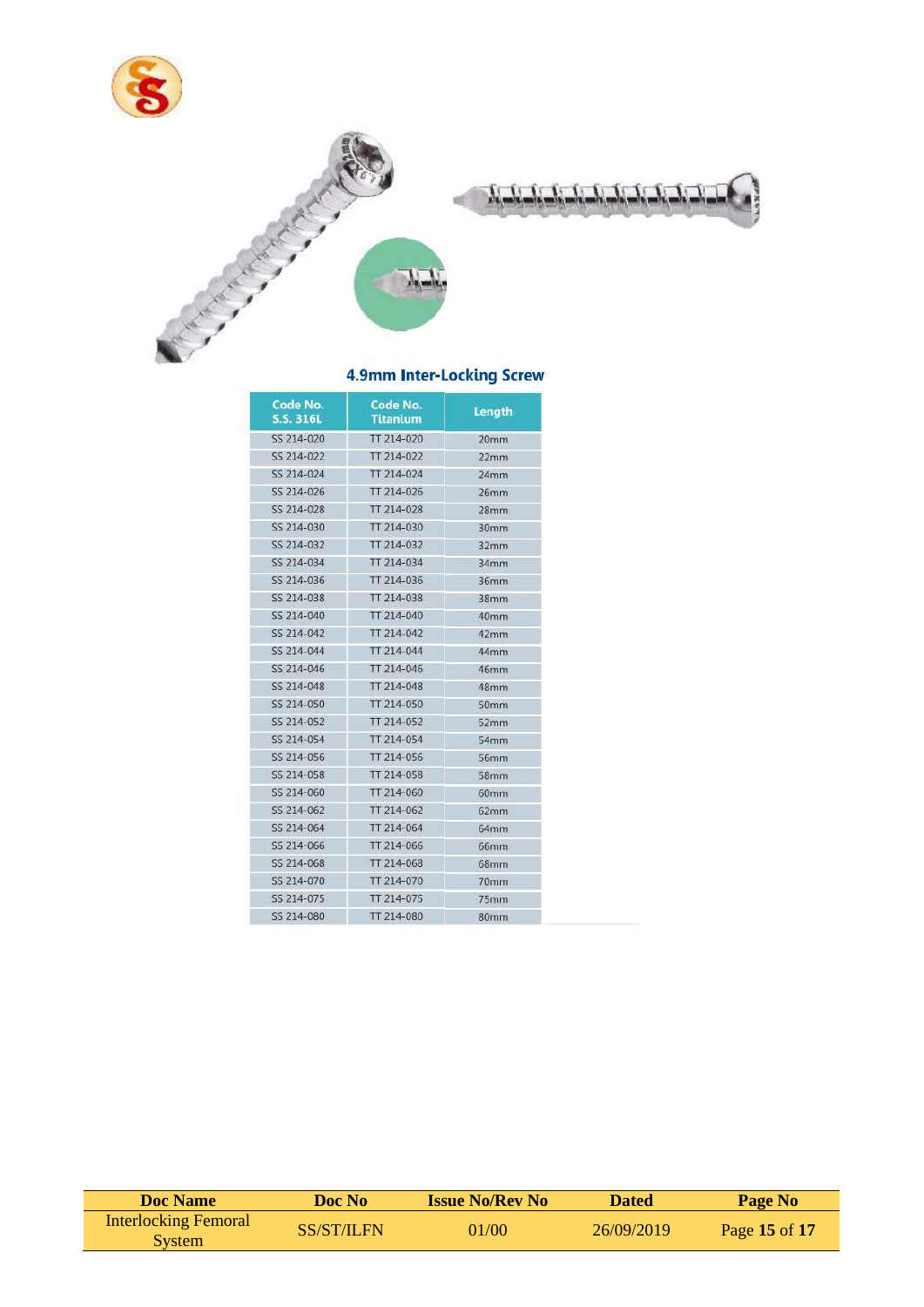



## 3.9mm Inter-Locking Screw

| Code No.<br><b>S.S. 316L</b> | Code No.<br><b>Titanium</b> | Length           |
|------------------------------|-----------------------------|------------------|
| SS 213-018                   | TT 213-018                  | 18 <sub>mm</sub> |
| SS 213-020                   | TT 213-020                  | 20 <sub>mm</sub> |
| SS 213-022                   | TT 213-022                  | 22mm             |
| SS 213-024                   | TT 213-024                  | 24mm             |
| SS 213-026                   | TT 213-026                  | 26mm             |
| SS 213-028                   | TT 213-028                  | 28mm             |
| SS 213-030                   | TT 213-030                  | 30mm             |
| SS 213-032                   | TT 213-032                  | 32mm             |
| SS 213-034                   | TT 213-034                  | 34mm             |
| SS 213-036                   | TT 213-036                  | 36mm             |
| SS 213-038                   | TT 213-038                  | 38mm             |
| SS 213-040                   | TT 213-040                  | 40mm             |
| SS 213-042                   | TT 213-042                  | 42mm             |
| SS 213-044                   | TT 213-044                  | 44mm             |
| SS 213-046                   | TT 213-046                  | 46mm             |
| SS 213-048                   | TT 213-048                  | 48mm             |
| SS 213-050                   | TT 213-050                  | 50mm             |

| <b>Doc</b> Name                       | Doc No            | <b>Issue No/Rev No</b> | <b>Dated</b> | Page No       |
|---------------------------------------|-------------------|------------------------|--------------|---------------|
| <b>Interlocking Femoral</b><br>System | <b>SS/ST/ILFN</b> | 01/00                  | 26/09/2019   | Page 16 of 17 |